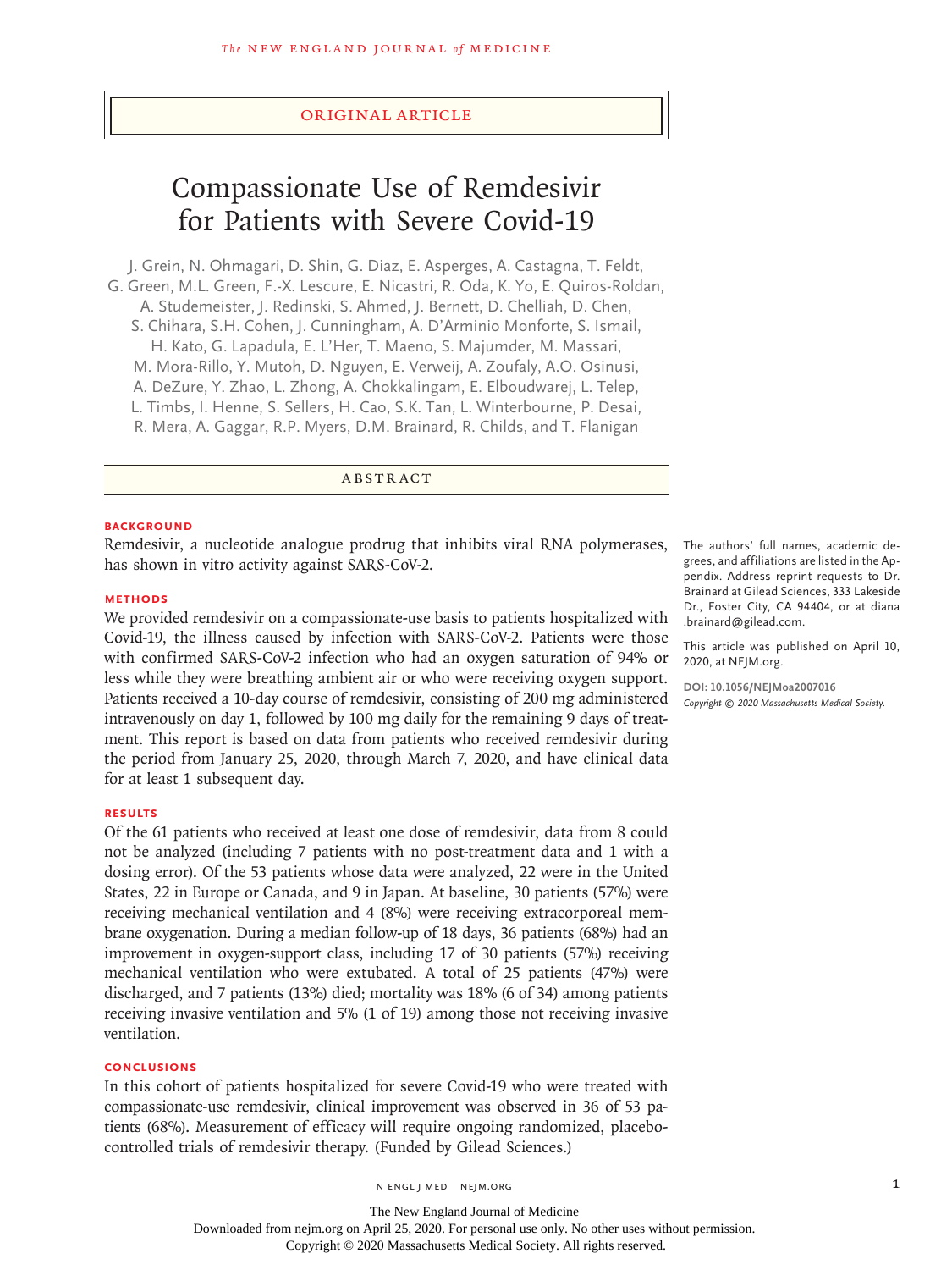ST ENGT CASES WERE REPORTED<br>
in December 2019, infection with the severe<br>
acute respiratory coronavirus 2 (SARS-CoV-2)<br>
has become a worldwide pandemic.<sup>1,2</sup> Covid-19 ince the first cases were reported in December 2019, infection with the severe acute respiratory coronavirus 2 (SARS-CoV-2) — the illness caused by SARS-CoV-2 — is overwhelming health care systems globally.<sup>3,4</sup> The symptoms of SARS-CoV-2 infection vary widely, from asymptomatic disease to pneumonia and life-threatening complications, including acute respiratory distress syndrome, multisystem organ failure, and ultimately, death.<sup>5-7</sup> Older patients and those with preexisting respiratory or cardiovascular conditions appear to be at the greatest risk for severe complications.<sup>6,7</sup> In the absence of a proven effective therapy, current management consists of supportive care, including invasive and noninvasive oxygen support and treatment with antibiotics.8,9 In addition, many patients have received off-label or compassionate-use therapies, including antiretrovirals, antiparasitic agents, antiinflammatory compounds, and convalescent plasma.10-13

Remdesivir is a prodrug of a nucleotide analogue that is intracellularly metabolized to an analogue of adenosine triphosphate that inhibits viral RNA polymerases. Remdesivir has broadspectrum activity against members of several virus families, including filoviruses (e.g., Ebola) and coronaviruses (e.g., SARS-CoV and Middle East respiratory syndrome coronavirus [MERS-CoV]) and has shown prophylactic and therapeutic efficacy in nonclinical models of these coronaviruses.14-17 In vitro testing has also shown that remdesivir has activity against SARS-CoV-2. Remdesivir appears to have a favorable clinical safety profile, as reported on the basis of experience in approximately 500 persons, including healthy volunteers and patients treated for acute Ebola virus infection, $18,19$  and supported by our data (on file and shared with the World Health Organization [WHO]). In this report, we describe outcomes in a cohort of patients hospitalized for severe Covid-19 who were treated with remdesivir on a compassionate-use basis.

### Methods

### **Patients**

Gilead Sciences began accepting requests from clinicians for compassionate use of remdesivir on January 25, 2020. To submit a request, clinicians completed an assessment form with demographic and disease-status information about their patient (see the Supplementary Appendix, available with the full text of this article at NEJM.org). Approval of requests was reserved for hospitalized patients who had SARS-CoV-2 infection confirmed by reverse-transcriptase–polymerase-chain-reaction assay and either an oxygen saturation of 94% or less while the patient was breathing ambient air or a need for oxygen support. In addition, patients were required to have a creatinine clearance above 30 ml per minute and serum levels of alanine aminotransferase (ALT) and aspartate aminotransferase (AST) less than five times the upper limit of the normal range, and they had to agree not to use other investigational agents for Covid-19.

In approved cases, the planned treatment was a 10-day course of remdesivir, consisting of a loading dose of 200 mg intravenously on day 1, plus 100 mg daily for the following 9 days. Supportive therapy was to be provided at the discretion of the clinicians. Follow-up was to continue through at least 28 days after the beginning of treatment with remdesivir or until discharge or death. Data that were collected through March 30, 2020, are reported here. This open-label program did not have a predetermined number of patients, number of sites, or duration. Data for some patients included in this analysis have been reported previously.20-22 Details of the study design and conduct can be seen in the protocol (available at NEJM.org).

### **Study Assessments**

Data on patients' oxygen-support requirements, adverse events, and laboratory values, including serum creatinine, ALT, and AST, were to be reported daily, from day 1 through day 10, and additional follow-up information was solicited through day 28. Although there were no prespecified end points for this program, we quantified the incidence of key clinical events, including changes in oxygen-support requirements (ambient air, low-flow oxygen, nasal high-flow oxygen, noninvasive positive pressure ventilation [NIPPV], invasive mechanical ventilation, and extracorporeal membrane oxygenation [ECMO]), hospital discharge, and reported adverse events, including those leading to discontinuation of treatment, serious adverse events, and death. In addition, we evaluated the proportion of patients with clinical improvement, as defined by live discharge from

Downloaded from nejm.org on April 25, 2020. For personal use only. No other uses without permission.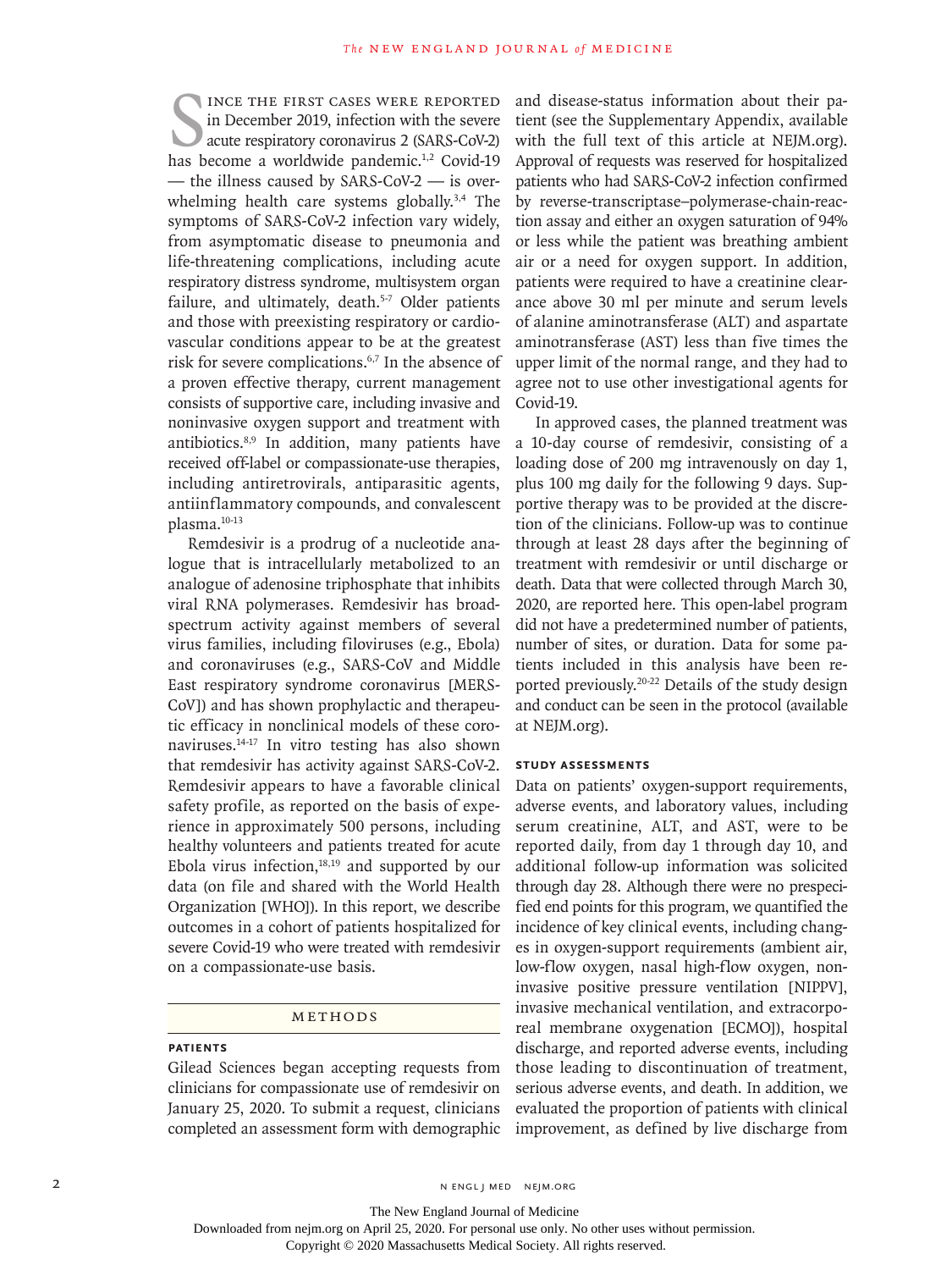the hospital, a decrease of at least 2 points from baseline on a modified ordinal scale (as recommended by the WHO R&D Blueprint Group), or both. The six-point scale consists of the following categories: 1, not hospitalized; 2, hospitalized, not requiring supplemental oxygen; 3, hospitalized, requiring supplemental oxygen; 4, hospitalized, requiring nasal high-flow oxygen therapy, noninvasive mechanical ventilation, or both; 5, hospitalized, requiring invasive mechanical ventilation, ECMO, or both; and 6, death.

### **Program Oversight**

Regulatory and institutional review board or independent ethics committee approval was obtained for each patient treated with remdesivir, and consent was obtained for all patients in accordance with local regulations. The program was designed and conducted by the sponsor (Gilead Sciences), in accordance with the protocol. The sponsor collected the data, monitored conduct of the program, and performed the statistical analyses. All authors had access to the data and assume responsibility for the integrity and completeness of the reported data. The initial draft of the manuscript was prepared by a writer employed by Gilead Sciences along with one of the authors, with input from all the authors.

# **Statistical Analysis**

No sample-size calculations were performed. The analysis population included all patients who received their first dose of remdesivir on or before March 7, 2020, and for whom clinical data for at least 1 subsequent day were available. Clinical improvement and mortality in the remdesivir compassionate-use cohort were described with the use of Kaplan–Meier analysis. Associations between pretreatment characteristics and these outcomes were evaluated with Cox proportional hazards regression. Because the analysis did not include a provision for correcting for multiple comparisons in tests for association between baseline variables and outcomes, results are reported as point estimates and 95% confidence intervals. The widths of the confidence intervals have not been adjusted for multiple comparisons, so the intervals should not be used to infer definitive associations with outcomes. All analyses were conducted with SAS software, version 9.4 (SAS Institute).

### Results

# **Patients**

In total, 61 patients received at least one dose of remdesivir on or before March 7, 2020; 8 of these patients were excluded because of missing postbaseline information (7 patients) and an erroneous remdesivir start date (1 patient) (Fig. S1 in the Supplementary Appendix). Of the 53 remaining patients included in this analysis, 40 (75%) received the full 10-day course of remdesivir, 10 (19%) received 5 to 9 days of treatment, and 3 (6%) fewer than 5 days of treatment.

### **Baseline Characteristics of the Patients**

Table 1 shows baseline demographic and clinical characteristics of the 53 patients in the compassionate-use cohort. Patients were enrolled in the United States (22 patients), Japan (9), Italy (12), Austria (1), France (4), Germany (2), Netherlands (1), Spain (1), and Canada (1). A total of 40 patients (75%) were men, the age range was 23 to 82 years, and the median age was 64 years (interquartile range, 48 to 71). At baseline, the majority of patients (34 [64%]) were receiving invasive ventilation, including 30 (57%) receiving mechanical ventilation and 4 (8%) receiving ECMO. The median duration of invasive mechanical ventilation before the initiation of remdesivir treatment was 2 days (interquartile range, 1 to 8). As compared with patients who were receiving noninvasive oxygen support at baseline, those receiving invasive ventilation tended to be older (median age, 67 years, vs. 53 years), were more likely to be male (79%, vs. 68%), had higher median serum ALT (48 U per liter, vs. 27) and creatinine (0.90 mg per deciliter, vs. 0.79 [79.6 μmol per liter, vs. 69.8]), and a higher prevalence of coexisting conditions, including hypertension (26%, vs. 21%), diabetes (24%, vs. 5%), hyperlipidemia (18%, vs. 0%), and asthma (15%, vs. 5%). The median duration of symptoms before the initiation of remdesivir treatment was 12 days (interquartile range, 9 to 15) and did not differ substantially between patients receiving invasive ventilation and those receiving noninvasive ventilation (Table 1).

## **Clinical Improvement during Remdesivir Treatment**

Over a median follow-up of 18 days (interquartile range, 13 to 23) after receiving the first dose

The New England Journal of Medicine

Downloaded from nejm.org on April 25, 2020. For personal use only. No other uses without permission.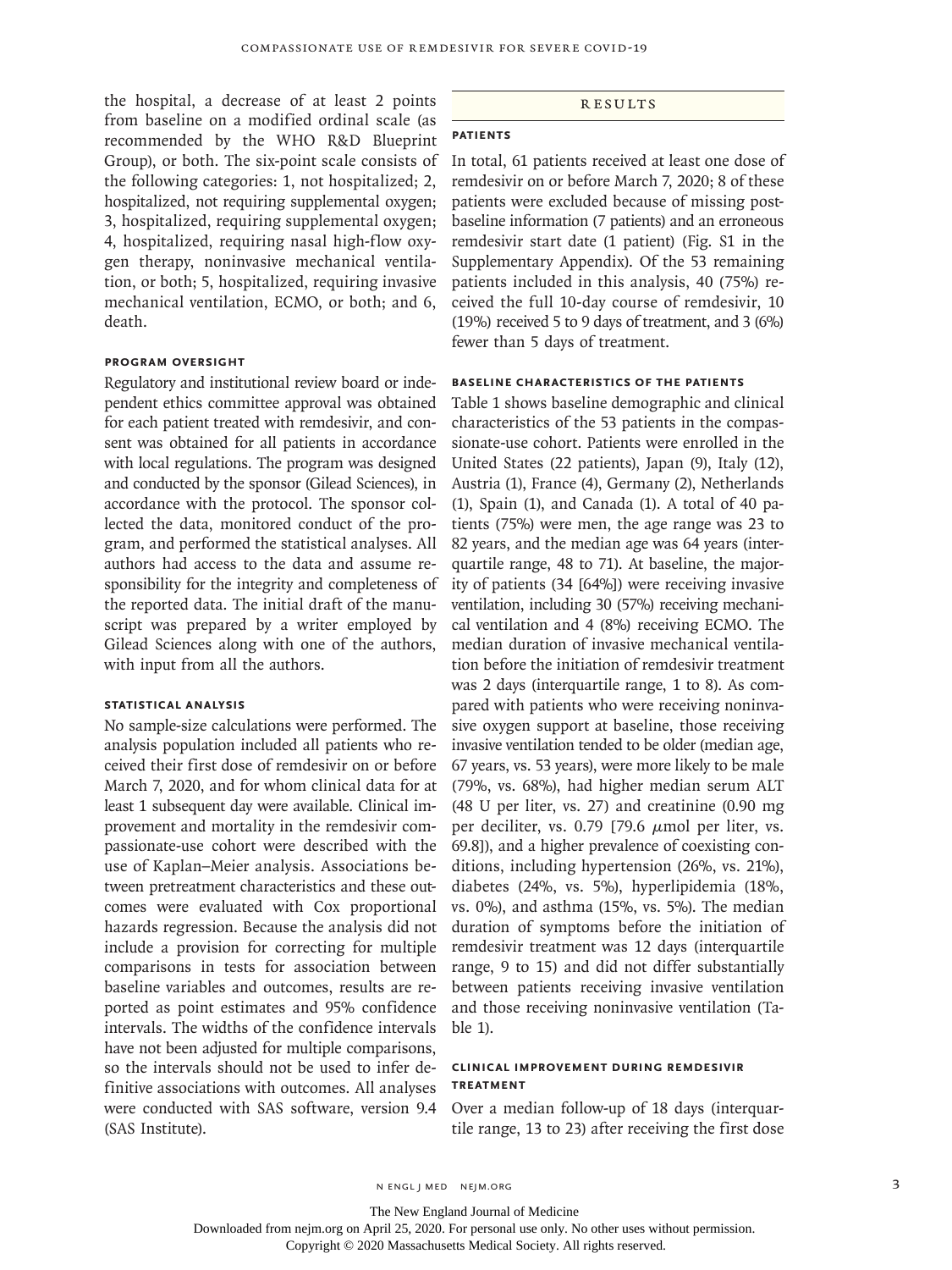| Table 1. Baseline Demographic and Clinical Characteristics of the Patients.* |                                       |                                             |                     |  |  |  |  |
|------------------------------------------------------------------------------|---------------------------------------|---------------------------------------------|---------------------|--|--|--|--|
| Characteristic                                                               | Invasive<br>Ventilation<br>$(N = 34)$ | Noninvasive<br>Oxygen Support<br>$(N = 19)$ | Total<br>$(N = 53)$ |  |  |  |  |
| Median age (IQR) - yr                                                        | $67(56 - 72)$                         | 53 $(41-68)$                                | 64 (48-71)          |  |  |  |  |
| Age category - no. (%)                                                       |                                       |                                             |                     |  |  |  |  |
| $<$ 50 yr                                                                    | 6(18)                                 | 8(42)                                       | 14(26)              |  |  |  |  |
| 50 to <70 yr                                                                 | 14(41)                                | 7(37)                                       | 21 (40)             |  |  |  |  |
| $\geq 70$ yr                                                                 | 14(41)                                | 4(21)                                       | 18 (34)             |  |  |  |  |
| Male sex — no. $(\%)$                                                        | 27 (79)                               | 13 (68)                                     | 40 (75)             |  |  |  |  |
| $Region - no. (%)$                                                           |                                       |                                             |                     |  |  |  |  |
| <b>United States</b>                                                         | 14 (41)                               | 8(42)                                       | 22 (42)             |  |  |  |  |
| Japan                                                                        | 8(24)                                 | 1(5)                                        | 9(17)               |  |  |  |  |
| Europe or Canada                                                             | 12 (35)                               | 10(53)                                      | 22 (42)             |  |  |  |  |
| Oxygen-support category — no. (%)                                            |                                       |                                             |                     |  |  |  |  |
| Invasive ventilation                                                         | 34 (100)                              |                                             | 34 (64)             |  |  |  |  |
| Invasive mechanical ventilation                                              | 30 (88)                               |                                             | 30(57)              |  |  |  |  |
| Extracorporeal membrane oxygenation                                          | 4(12)                                 |                                             | 4(8)                |  |  |  |  |
| Noninvasive oxygen support                                                   |                                       | 19 (100)                                    | 19(36)              |  |  |  |  |
| Noninvasive positive-pressure ventilation                                    |                                       | 2(11)                                       | 2(4)                |  |  |  |  |
| High-flow oxygen                                                             |                                       | 5(26)                                       | 5(9)                |  |  |  |  |
| Low-flow oxygen                                                              |                                       | 10(53)                                      | 10(19)              |  |  |  |  |
| Ambient air                                                                  |                                       | 2(11)                                       | 2(4)                |  |  |  |  |
| Median duration of symptoms before remdesivir<br>therapy $(IQR)$ — days      | $11(8-15)$                            | $13(10-14)$                                 | $12(9-15)$          |  |  |  |  |
| Coexisting conditions - no. (%)                                              |                                       |                                             |                     |  |  |  |  |
| Any condition                                                                | 25 (74)                               | 11 (58)                                     | 36 (68)             |  |  |  |  |
| Hypertension                                                                 | 9(26)                                 | 4(21)                                       | 13(25)              |  |  |  |  |
| <b>Diabetes</b>                                                              | 8(24)                                 | 1(5)                                        | 9(17)               |  |  |  |  |
| Hyperlipidemia                                                               | 6(18)                                 | $\pmb{0}$                                   | 6(11)               |  |  |  |  |
| Asthma                                                                       | 5(15)                                 | 1(5)                                        | 6(11)               |  |  |  |  |
| Median laboratory values (IQR)                                               |                                       |                                             |                     |  |  |  |  |
| $ALT \rightarrow IU$ per liter                                               | $48(31-79)$                           | 27 (20 - 45)                                | $37(25-61)$         |  |  |  |  |
| AST - IU per liter                                                           | $39(30 - 76)$                         | $35(28-46)$                                 | 36 (29–67)          |  |  |  |  |
| Creatinine - mg per deciliter                                                | $0.90(0.66 - 1.17)$                   | $0.79(0.63 - 1.00)$                         | $0.89(0.64 - 1.08)$ |  |  |  |  |

\* ALT denotes alanine aminotransferase, AST aspartate aminotransferase, and IQR interquartile range. To convert the values for creatinine to micromoles per liter, multiply by 88.4.

of remdesivir, 36 of 53 patients (68%) showed an improvement in the category of oxygen support, whereas 8 of 53 patients (15%) showed worsening (Fig. 1). Improvement was observed in all 12 patients who were breathing ambient air or receiving low-flow supplemental oxygen and in 5 of 7 patients (71%) who were receiving noninvasive oxygen support (NIPPV or high-flow supplemen-

tal oxygen). It is notable that 17 of 30 patients (57%) who were receiving invasive mechanical ventilation were extubated, and 3 of 4 patients (75%) receiving ECMO stopped receiving it; all were alive at last follow-up. Individual patients' changes in the category of oxygen support are shown in Figure 2. By the date of the most recent follow-up, 25 of 53 patients (47%) had been

The New England Journal of Medicine Downloaded from nejm.org on April 25, 2020. For personal use only. No other uses without permission.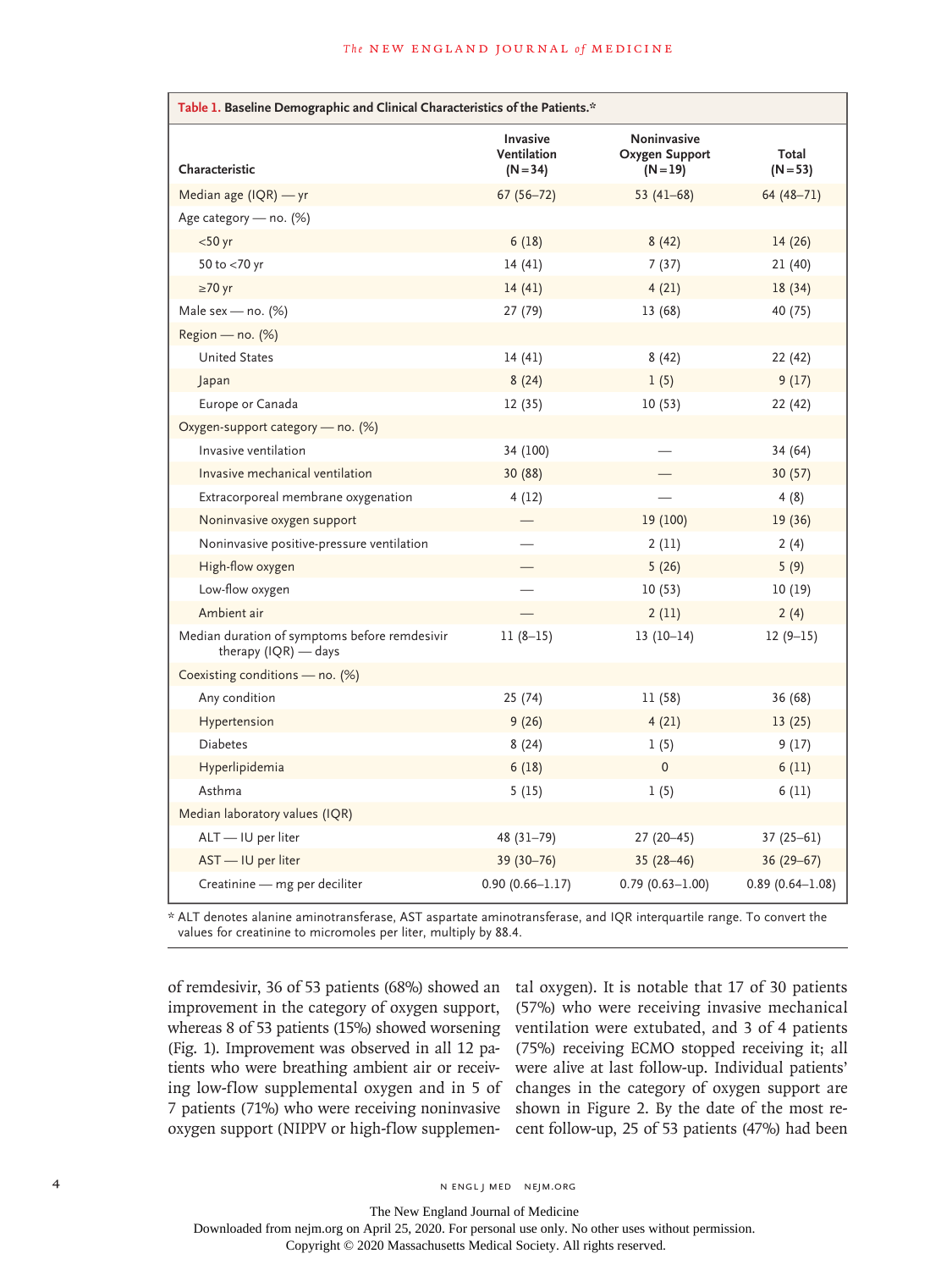34 patients] and 89% [17 of 19 patients] receiving noninvasive oxygen support).

By 28 days of follow-up, the cumulative incidence of clinical improvement, as defined by either a decrease of 2 points or more on the six-point ordinal scale or live discharge, was 84% (95% confidence interval [CI], 70 to 99) by Kaplan–Meier analysis (Fig. 3A). Clinical improvement was less frequent among patients receiving invasive ventilation than among those receiving noninvasive ventilation (hazard ratio for improvement, 0.33; 95% CI, 0.16 to 0.68) (Fig. 3B) and among patients 70 years of age or older (hazard ratio as compared with patients younger than 50 years, 0.29; 95% CI, 0.11 to 0.74) (Fig. 3C). Sex, region of enrollment, coexisting conditions, and duration of symptoms before remdesivir treatment was initiated were not significantly associated with clinical improvement (Table S1).

### **Mortality**

Seven of the 53 patients (13%) died after the completion of remdesivir treatment, including 6 of 34 patients (18%) who were receiving invasive ventilation and 1 of 19 (5%) who were receiving noninvasive oxygen support (see the Supplementary Appendix for case narratives). The median

discharged (24% receiving invasive ventilation [8 of interval between remdesivir initiation and death was 15 days (interquartile range, 9 to 17). Overall mortality from the date of admission was 0.56 per 100 hospitalization days (95% CI, 0.14 to 0.97) and did not differ substantially among patients receiving invasive ventilation (0.57 per 100 hospitalization days; 95% CI, 0 to 1.2]) as compared with those receiving noninvasive ventilation (0.51 per 100 hospitalization days; 95% CI, 0.07 to 1.1]). Risk of death was greater among patients who were 70 years of age or older (hazard ratio as compared with patients younger than 70 years, 11.34; 95% CI, 1.36 to 94.17) and among those with higher serum creatinine at baseline (hazard ratio per milligram per deciliter, 1.91; 95% CI, 1.22 to 2.99). The hazard ratio for patients receiving invasive ventilation as compared with those receiving noninvasive oxygen support was 2.78 (95% CI, 0.33 to 23.19) (Table S2).

# **Safety**

A total of 32 patients (60%) reported adverse events during follow-up (Table 2). The most common adverse events were increased hepatic enzymes, diarrhea, rash, renal impairment, and hypotension. In general, adverse events were more common in patients receiving invasive ventilation. A total of 12 patients (23%) had serious adverse events. The

|                                                                      |                           |                | No. of Patients in Oxygen-Support Group at Baseline (%) |                        |                             |                        |  |  |
|----------------------------------------------------------------------|---------------------------|----------------|---------------------------------------------------------|------------------------|-----------------------------|------------------------|--|--|
|                                                                      |                           |                | Invasive<br>$(N=34)$                                    | Noninvasive<br>$(N=7)$ | Low-flow oxygen<br>$(N=10)$ | Ambient air<br>$(N=2)$ |  |  |
| Category on ordinal scale $\rightarrow$                              |                           | 5.             | $\overline{4}$                                          | $\overline{3}$         | $\overline{2}$              |                        |  |  |
| Death                                                                |                           | 6              | 6(18)                                                   | 1(14)                  | $\mathbf{0}$                | $\mathbf{0}$           |  |  |
| No. of Patients<br>in Oxygen-Support<br>Group after<br>Treatment (%) | Invasive                  | 5              | 9(26)                                                   | 1(14)                  | $\mathbf{0}$                | $\mathbf{0}$           |  |  |
|                                                                      | Noninvasive               |                | 3(9)                                                    | $\mathbf 0$            | $\pmb{0}$                   | $\mathbf{0}$           |  |  |
|                                                                      | Low-flow oxygen           | $\overline{3}$ | $\mathbf{0}$                                            | $\mathbf{0}$           | $\mathbf{0}$                | $\mathbf{0}$           |  |  |
|                                                                      | Ambient air 2             |                | 8(24)                                                   | $\mathbf{0}$           | $\mathbf{0}$                | $\mathbf{0}$           |  |  |
|                                                                      | Discharged 1              |                | 8(24)                                                   | 5(71)                  | 10 (100)                    | 2(100)                 |  |  |
|                                                                      | Improvement               |                | 19 (56)                                                 | 5(71)                  | 10 (100)                    | 2(100)                 |  |  |
|                                                                      | Category on ordinal scale |                |                                                         |                        |                             |                        |  |  |

### **Figure 1. Oxygen-Support Status at Baseline and after Treatment.**

For each oxygen-support category, percentages were calculated with the number of patients at baseline as the denominator. Improvement (blue cells), no change (beige) and worsening (gray) in oxygen-support status are shown. Invasive ventilation includes invasive mechanical ventilation, extracorporeal membrane oxygenation (ECMO), or both. Noninvasive ventilation includes nasal high-flow oxygen therapy, noninvasive positive pressure ventilation (NIPPV), or both.

n engl j med nejm.org 5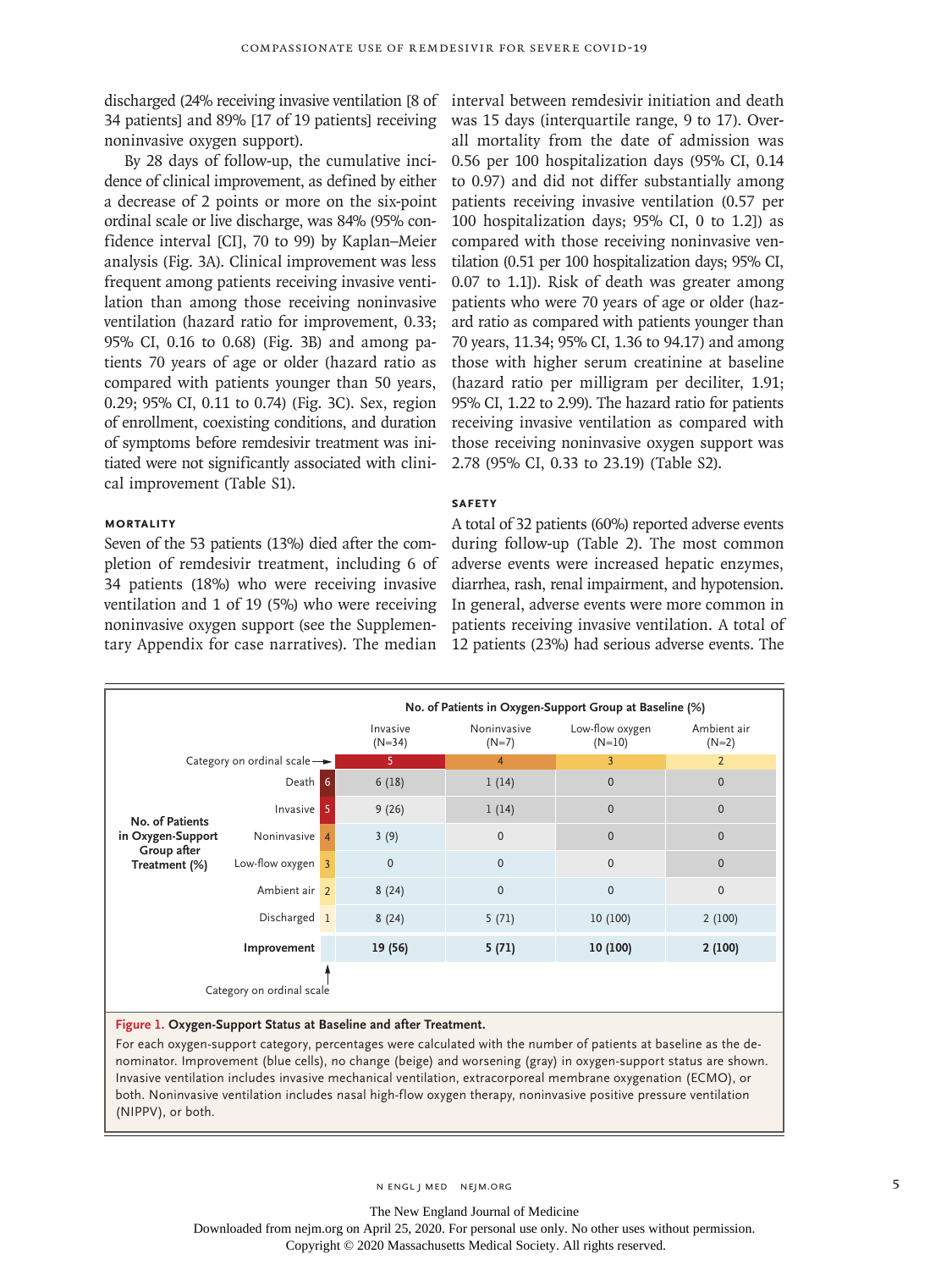

The New England Journal of Medicine Downloaded from nejm.org on April 25, 2020. For personal use only. No other uses without permission. Copyright © 2020 Massachusetts Medical Society. All rights reserved.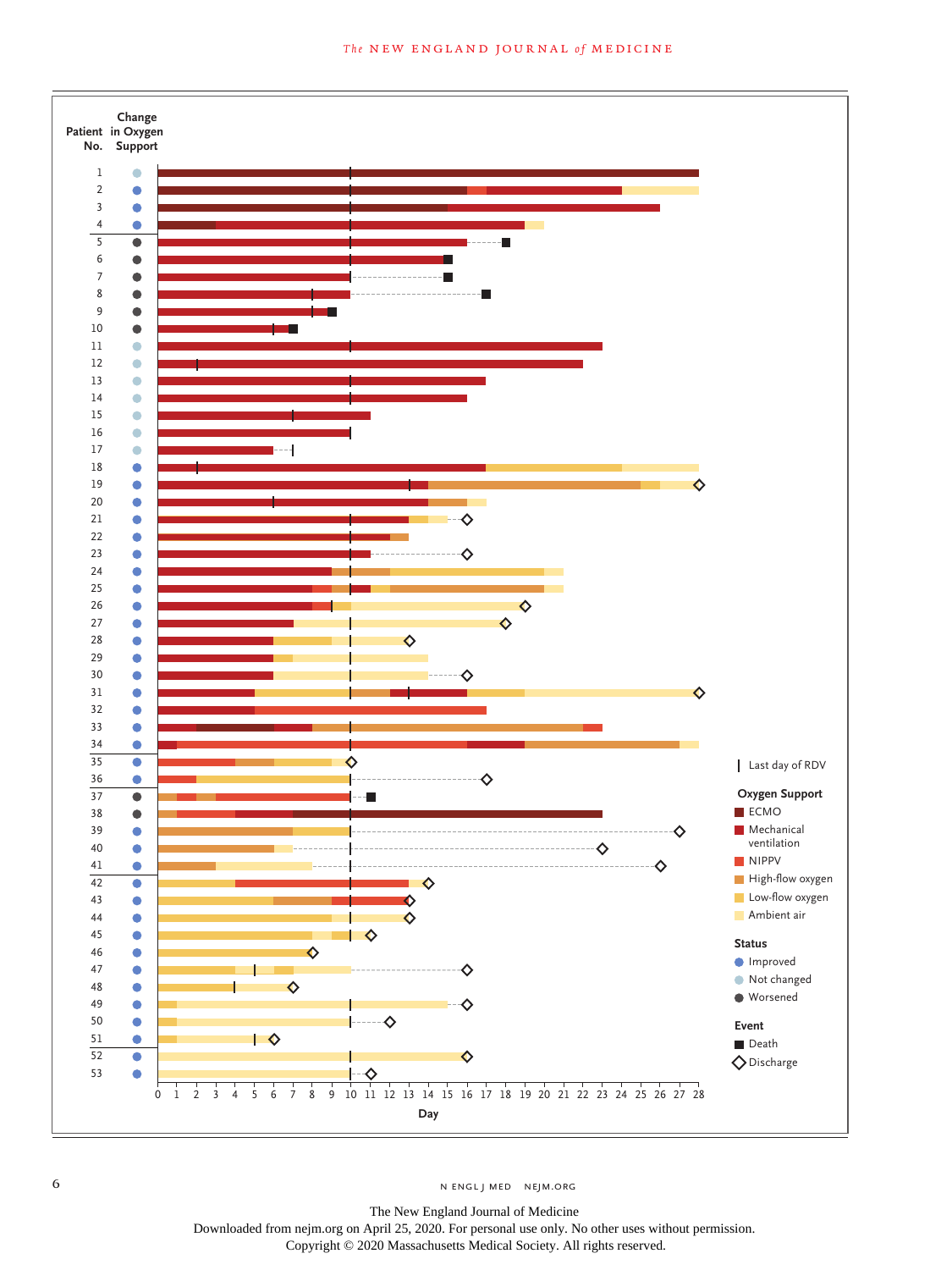### **Figure 2 (facing page). Changes in Oxygen-Support Status from Baseline in Individual Patients.**

Baseline (day 0) was the day on which treatment with remdesivir (RDV) was initiated. Final oxygen support statuses shown are based on the most recent reported data. For each patient, the colors in the line represent the oxygen-support status of the patient over time. The colored circles to the left of each line indicate the patient's overall change in status from baseline. A patient's status "improved" if the oxygen-support status improved before the last follow-up or the patient was discharged. The vertical black marks show the last day of treatment with RDV. The gray dashed lines represent missing data between the patient's most recent reported oxygen status and an event (death or discharge) or the last dose of RDV. A solid square at the end of a line indicates that the patient died; an open diamond indicates that the patient was discharged from the hospital. If there is neither a square nor a diamond at the end of a line, neither death nor discharge had occurred. Patient 2 was breathing ambient air through day 36. Patients 19 and 31 were discharged on day 44.

most common serious adverse events — multipleorgan-dysfunction syndrome, septic shock, acute kidney injury, and hypotension — were reported in patients who were receiving invasive ventilation at baseline.

Four patients (8%) discontinued remdesivir treatment prematurely: one because of worsening of preexisting renal failure, one because of multiple organ failure, and two because of elevated aminotransferases, including one patient with a maculopapular rash.

### **Laboratory Data**

Given the nature of this compassionate-use program, data on a limited number of laboratory measures were collected. Median serum ALT, AST, and creatinine fluctuated during follow-up (Fig. S2).

### Discussion

To date, no therapy has demonstrated efficacy for patients with Covid-19. This preliminary report describes the clinical outcomes in a small cohort of patients who were severely ill with Covid-19 and were treated with remdesivir. Although data from several ongoing randomized, controlled trials will soon provide more informative evidence



according to ventilation status at baseline, and in the cohort stratified by age.

Clinical improvement is shown in the full cohort, in the cohort stratified

The New England Journal of Medicine

Downloaded from nejm.org on April 25, 2020. For personal use only. No other uses without permission.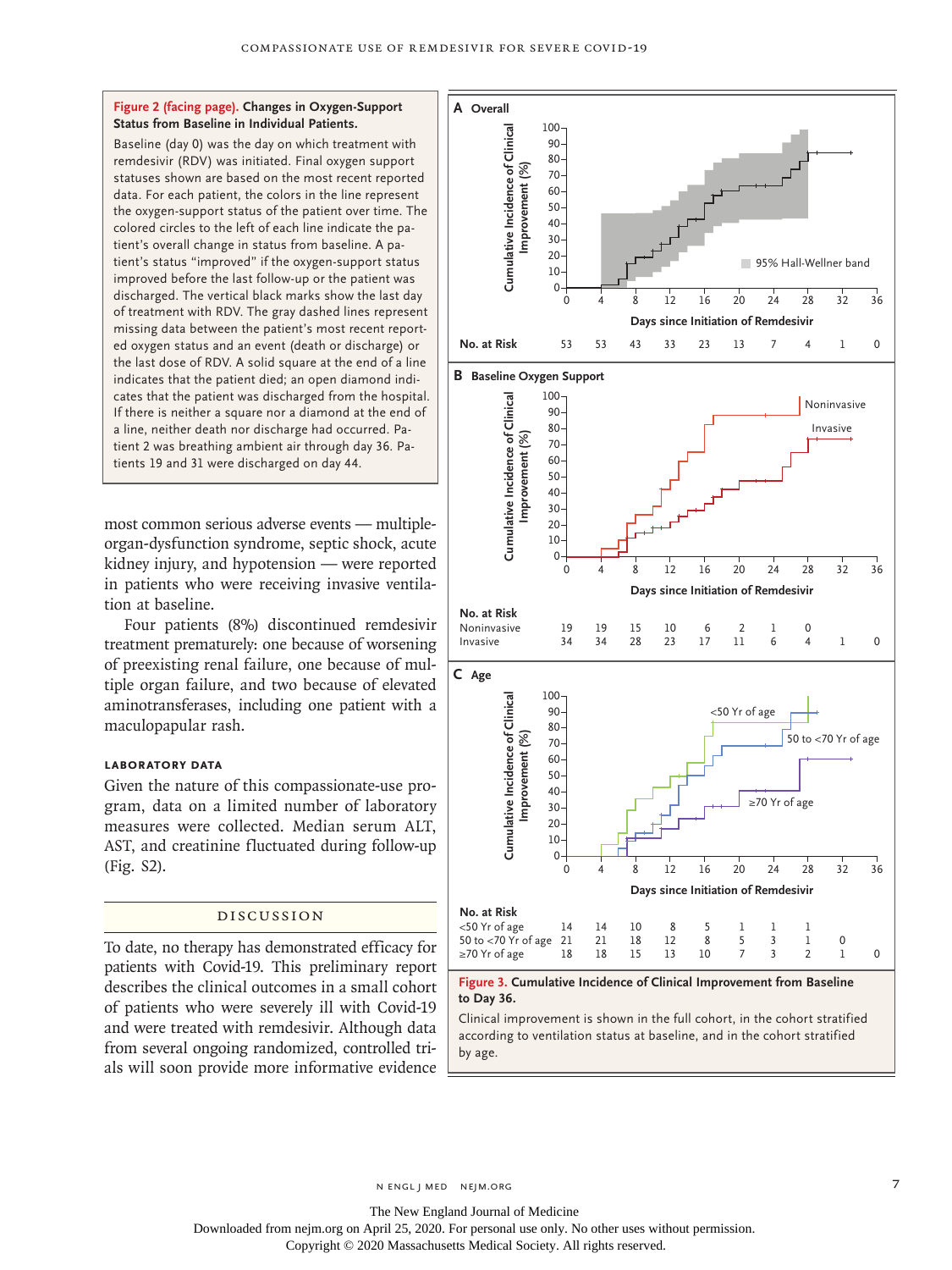| Table 2. Summary of Adverse Events.            |                                       |                                             |                     |  |  |  |  |
|------------------------------------------------|---------------------------------------|---------------------------------------------|---------------------|--|--|--|--|
| Event                                          | Invasive<br>Ventilation<br>$(N = 34)$ | Noninvasive<br>Oxygen Support<br>$(N = 19)$ | Total<br>$(N = 53)$ |  |  |  |  |
|                                                |                                       | number of patients (percent)                |                     |  |  |  |  |
| Any adverse event                              | 22(65)                                | 10(53)                                      | 32 (60)             |  |  |  |  |
| Adverse events occurring in 2 or more patients |                                       |                                             |                     |  |  |  |  |
| Hepatic enzyme increased*                      | 8(24)                                 | 4(21)                                       | 12(23)              |  |  |  |  |
| Diarrhea                                       | 1(3)                                  | 4(21)                                       | 5(9)                |  |  |  |  |
| Rash                                           | 3(9)                                  | 1(5)                                        | 4(8)                |  |  |  |  |
| Renal impairment                               | 4(12)                                 | $\mathbf 0$                                 | 4(8)                |  |  |  |  |
| Hypotension                                    | 3(9)                                  | 1(5)                                        | 4(8)                |  |  |  |  |
| Acute kidney injury                            | 2(6)                                  | 1(5)                                        | 3(6)                |  |  |  |  |
| Atrial fibrillation                            | 2(6)                                  | 1(5)                                        | 3(6)                |  |  |  |  |
| Multiple-organ-dysfunction syndrome            | 3(9)                                  | 0                                           | 3(6)                |  |  |  |  |
| Hypernatremia                                  | 3(9)                                  | $\mathbf{0}$                                | 3(6)                |  |  |  |  |
| Deep-vein thrombosis                           | 3(9)                                  | $\mathbf 0$                                 | 3(6)                |  |  |  |  |
| Acute respiratory distress syndrome            | 1(3)                                  | 1(5)                                        | 2(4)                |  |  |  |  |
| Pneumothorax                                   | 2(6)                                  | $\mathbf 0$                                 | 2(4)                |  |  |  |  |
| Hematuria                                      | 2(6)                                  | $\mathbf{0}$                                | 2(4)                |  |  |  |  |
| Delirium                                       | 1(3)                                  | 1(5)                                        | 2(4)                |  |  |  |  |
| Septic shock                                   | 2(6)                                  | $\mathbf{0}$                                | 2(4)                |  |  |  |  |
| Pyrexia                                        | 1(3)                                  | 1(5)                                        | 2(4)                |  |  |  |  |
| Any serious adverse event                      | 9(26)                                 | 3(16)                                       | 12(23)              |  |  |  |  |
| Serious events occurring in 2 or more patients |                                       |                                             |                     |  |  |  |  |
| Multiple-organ-dysfunction syndrome            | 2(6)                                  | $\mathbf{0}$                                | 2(4)                |  |  |  |  |
| Septic shock                                   | 2(6)                                  | $\mathsf 0$                                 | 2(4)                |  |  |  |  |
| Acute kidney injury                            | 2(6)                                  | $\pmb{0}$                                   | 2(4)                |  |  |  |  |
| Hypotension                                    | 2(6)                                  | $\mathsf 0$                                 | 2(4)                |  |  |  |  |

\* Adverse-event terms are based on the *Medical Dictionary for Regulatory Activities*, version 22.1. Hepatic enzyme increased includes the following terms: hepatic enzyme increased, alanine aminotransferase increased, aspartate aminotransferase increased, and transaminases increased. Elevated hepatic enzymes resulted in discontinuation of remdesivir therapy in 2 patients.

regarding the safety and efficacy of remdesivir for Covid-19, the outcomes observed in this compassionate-use program are the best currently available data. Specifically, improvement in oxygen-support status was observed in 68% of patients, and overall mortality was 13% over a median follow-up of 18 days. In a recent randomized, controlled trial of lopinavir–ritonavir in patients hospitalized for Covid-19, the 28-day mortality was 22%.<sup>10</sup> It is important to note that only 1 of 199 patients in that trial were receiving invasive ventilation at baseline. In case series and cohort studies, largely from China, mortality rates of 17

to 78% have been reported in severe cases, defined by the need for admission to an intensive care unit, invasive ventilation, or both.23-28 For example, among 201 patients hospitalized in Wuhan, China, mortality was 22% overall and 66% (44 of 67) among patients receiving invasive mechanical ventilation.7 By way of comparison, the 13% mortality observed in this remdesivir compassionate-use cohort is noteworthy, considering the severity of disease in this patient population; however, the patients enrolled in this compassionate-treatment program are not directly comparable to those studied in these other re-

The New England Journal of Medicine Downloaded from nejm.org on April 25, 2020. For personal use only. No other uses without permission.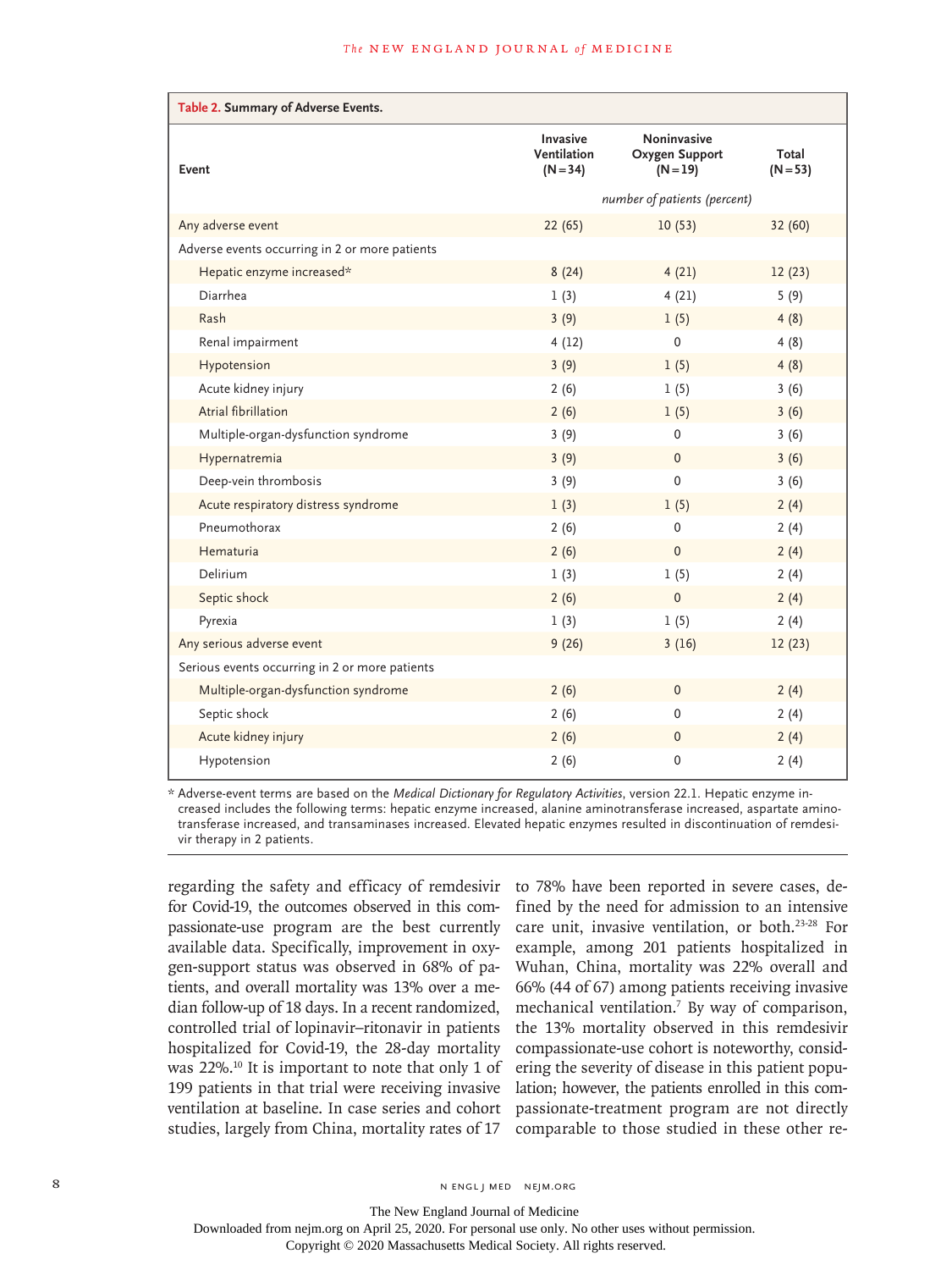ports. For example, 64% of remdesivir-treated patients were receiving invasive ventilation at baseline, including 8% who were receiving ECMO, and mortality in this subgroup was 18% (as compared with 5.3% in patients receiving noninvasive oxygen support), and the majority (75%) of patients were male, were over 60 years of age, and had coexisting conditions.

Unfortunately, our compassionate-use program did not collect viral load data to confirm the antiviral effects of remdesivir or any association between baseline viral load and viral suppression, if any, and clinical response. Moreover, the duration of remdesivir therapy was not entirely uniform in our study, largely because clinical improvement enabled discharge from the hospital. The effectiveness of a shorter duration of therapy (e.g., 5 days, as compared with 10 days), which would allow the treatment of more patients during the pandemic, is being assessed in ongoing randomized trials of this therapy.

No new safety signals were detected during short-term remdesivir therapy in this compassionate-use cohort. Nonclinical toxicology studies have shown renal abnormalities, but no clear evidence of nephrotoxicity due to remdesivir therapy was observed. As reported in studies in healthy volunteers and patients infected with Ebola virus, mild-to-moderate elevations in ALT, AST, or both were observed in this cohort of patients with severe Covid-19.18,19 However, considering the frequency of liver dysfunction in patients with Covid-19, attribution of hepatotoxicity to either remdesivir or the underlying disease is challenging.29 Nevertheless, the safety and side-effect profile of remdesivir in patients with Covid-19 require proper assessment in placebo-controlled trials.

Interpretation of the results of this study is limited by the small size of the cohort, the relatively short duration of follow-up, potential missing data owing to the nature of the program, the lack of information on 8 of the patients initially treated, and the lack of a randomized control group. Although the latter precludes definitive conclusions, comparisons with contemporaneous cohorts from the literature, in whom general care is expected to be consistent with that of our cohort, suggest that remdesivir may have clinical benefit in patients with severe Covid-19. Nevertheless, other factors may have contributed to differences in outcomes, including the type of supportive care (e.g., concomitant medications or variations in ventilatory practices) and differences in institutional treatment protocols and thresholds for hospitalization. Moreover, the use of invasive ventilation as a proxy for disease severity may be influenced by the availability of ventilators in a given location. The findings from these uncontrolled data will be informed by the ongoing randomized, placebo-controlled trials of remdesivir therapy for Covid-19.

Supported by Gilead Sciences.

Disclosure forms provided by the authors are available with the full text of this article at NEJM.org.

We thank Sarah Tse, Deborah Ajayi, and Gretchen Schmelz of BioScience Communications for creating earlier versions of the figures. Writing and editorial assistance with earlier versions of the manuscript were provided by David McNeel and Sandra Chen, both of Gilead Sciences. The names of those who assisted in the care of the patients in this program are listed in the Supplementary Appendix. We express our solidarity with those who are or have been ill with Covid-19, their families, and the health care workers on the front lines of this pandemic.

#### **Appendix**

The authors' full names and academic degrees are as follows: Jonathan Grein, M.D., Norio Ohmagari, M.D., Ph.D., Daniel Shin, M.D., George Diaz, M.D., Erika Asperges, M.D., Antonella Castagna, M.D., Torsten Feldt, M.D., Gary Green, M.D., Margaret L. Green, M.D., M.P.H., François-Xavier Lescure, M.D., Ph.D., Emanuele Nicastri, M.D., Rentaro Oda, M.D., Kikuo Yo, M.D., D.M.Sc., Eugenia Quiros-Roldan, M.D., Alex Studemeister, M.D., John Redinski, D.O., Seema Ahmed, M.D., Jorge Bernett, M.D., Daniel Chelliah, M.D., Danny Chen, M.D., Shingo Chihara, M.D., Stuart H. Cohen, M.D., Jennifer Cunningham, M.D., Antonella D'Arminio Monforte, M.D., Saad Ismail, M.D., Hideaki Kato, M.D., Giuseppe Lapadula, M.D., Erwan L'Her, M.D., Ph.D., Toshitaka Maeno, M.D., Sumit Majumder, M.D., Marco Massari, M.D., Marta Mora-Rillo, M.D., Yoshikazu Mutoh, M.D., Duc Nguyen, M.D., Pharm.D., Ewa Verweij, M.D., Alexander Zoufaly, M.D., Anu O. Osinusi, M.D., Adam DeZure, M.D., Yang Zhao, Ph.D., Lijie Zhong, Ph.D., Anand Chokkalingam, Ph.D., Emon Elboudwarej, Ph.D., Laura Telep, M.P.H., Leighann Timbs, B.A., Ilana Henne, M.S., Scott Sellers, Ph.D., Huyen Cao, M.D., Susanna K. Tan, M.D., Lucinda Winterbourne, B.A., Polly Desai, M.P.H., Robertino Mera, M.D., Ph.D., Anuj Gaggar, M.D., Ph.D., Robert P. Myers, M.D., Diana M. Brainard, M.D., Richard Childs, M.D., and Timothy Flanigan, M.D.

The authors' affiliations are as follows: Cedars–Sinai Medical Center, Los Angeles (J.G.), El Camino Hospital, Mountain View (D.S., D. Chelliah), Sutter Santa Rosa Regional Hospital, Santa Rosa (G.G.), Regional Medical Center (A.S., J.R.) and Good Samaritan Hospital (S.M.), San Jose, John Muir Health, Walnut Creek (J.B.), UC Davis Health, Sacramento (S.H.C.), NorthBay Medical Center, Fairfield (S.I.), and Gilead Sciences, Foster City (A.O.O., A.D., Y.Z., L.Z., A. Chokkalingam, E.E., L. Telep, L. Timbs, I.H., S.S., H.C., S.K.T., L.W., P.D., R.M., A.G., R.P.M., D.M.B.) — all in California; the National Center for Global Health and Medicine, Tokyo (N.O.), Tokyo Bay Urayasu Ichikawa Medical Center, Urayasu City (R.O.), Hiratsuka City Hospital, Hiratsuka (K.Y.), Yokohama City University Hospital, Yokohama (H.K.), Gunma University Hospital, Gunma (T.M.), and Tosei General Hospital, Seto (Y.M.) — all in Japan; Providence Regional Medical Center Everett, Everett (G.D.), and University of Washington Medical Center–Northwest (M.L.G.) and Virginia Mason

The New England Journal of Medicine Downloaded from nejm.org on April 25, 2020. For personal use only. No other uses without permission.